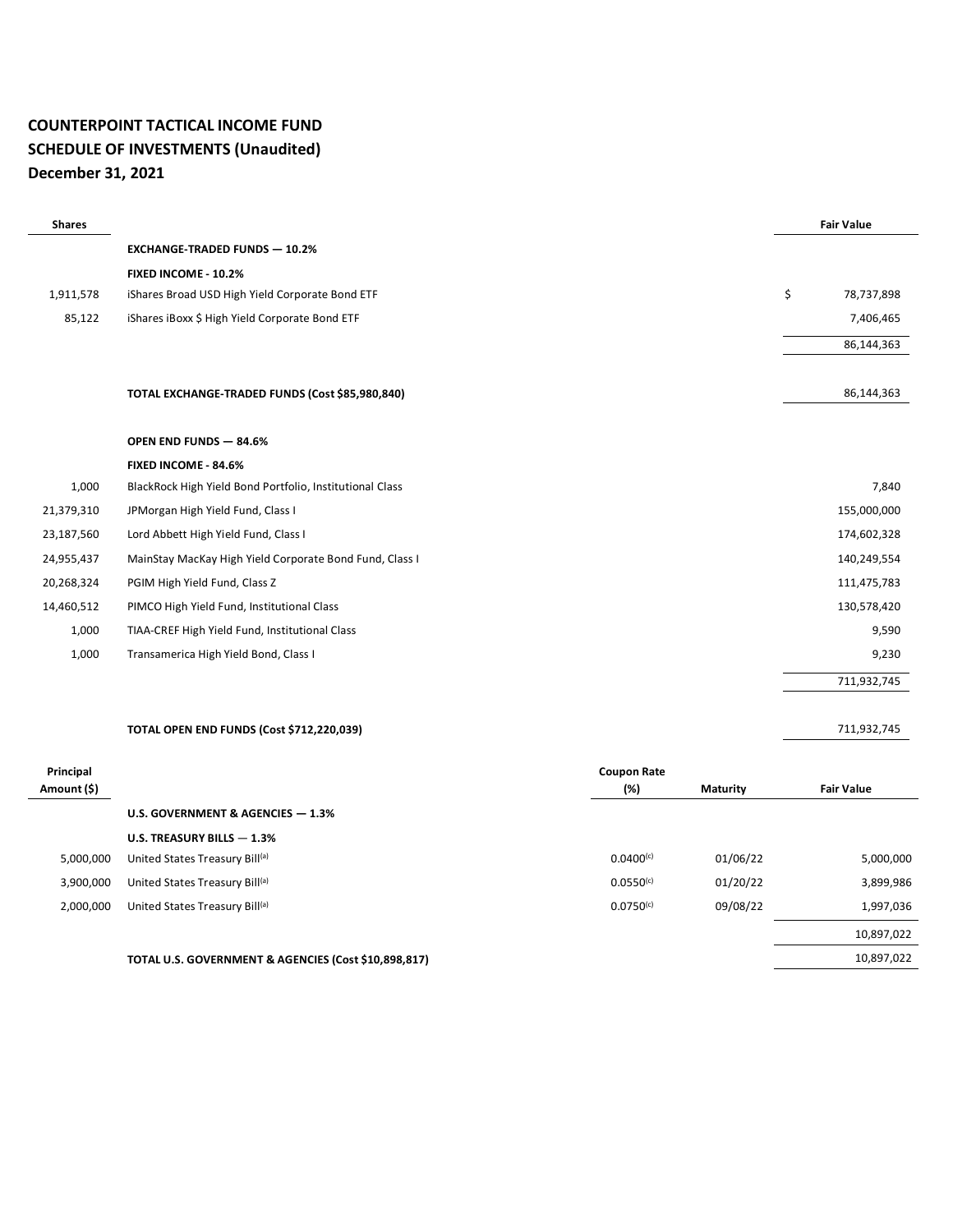| Contracts <sup>(c)</sup> |                                                         |              |                        |                       |                       |                   |
|--------------------------|---------------------------------------------------------|--------------|------------------------|-----------------------|-----------------------|-------------------|
|                          | <b>FUTURE OPTIONS PURCHASED - 0.0% (d)</b>              | Counterparty | <b>Expiration Date</b> | <b>Exercise Price</b> | <b>Notional Value</b> | <b>Fair Value</b> |
|                          | PUT OPTIONS PURCHASED - 0.0%(d)                         |              |                        |                       |                       |                   |
| 50                       | U.S. Long Bond Future                                   | WF           | 01/21/2022             | $\sim$ \$<br>160      | \$8,021,900           | \$<br>59,375      |
|                          | <b>TOTAL PUT OPTIONS PURCHASED (Cost - \$49,360)</b>    |              |                        |                       |                       |                   |
|                          | <b>TOTAL FUTURE OPTIONS PURCHASED (Cost - \$49,360)</b> |              |                        |                       |                       | 59,375            |
|                          | TOTAL INVESTMENTS - 96.1% (Cost \$809,149,056)          |              |                        |                       |                       | \$<br>809,033,505 |
|                          | OTHER ASSETS IN EXCESS OF LIABILITIES 3.9%              |              |                        |                       |                       | 33,078,784        |
|                          | <b>NET ASSETS - 100.0%</b>                              |              |                        |                       |                       | 842,112,289       |
|                          |                                                         |              |                        |                       |                       |                   |

ETF - Exchange-Traded Fund WF - Wells Fargo

(a) All or a portion of this security is pledged as collateral for total return swaps. As of December 31, 2021, the value of the pledged portion is \$10,897,022.

(b)Discount rate at time of purchase.

 $(c)$  Each contract is equivalent to one futures contract.

(d)Percentage rounds to less than 0.1%.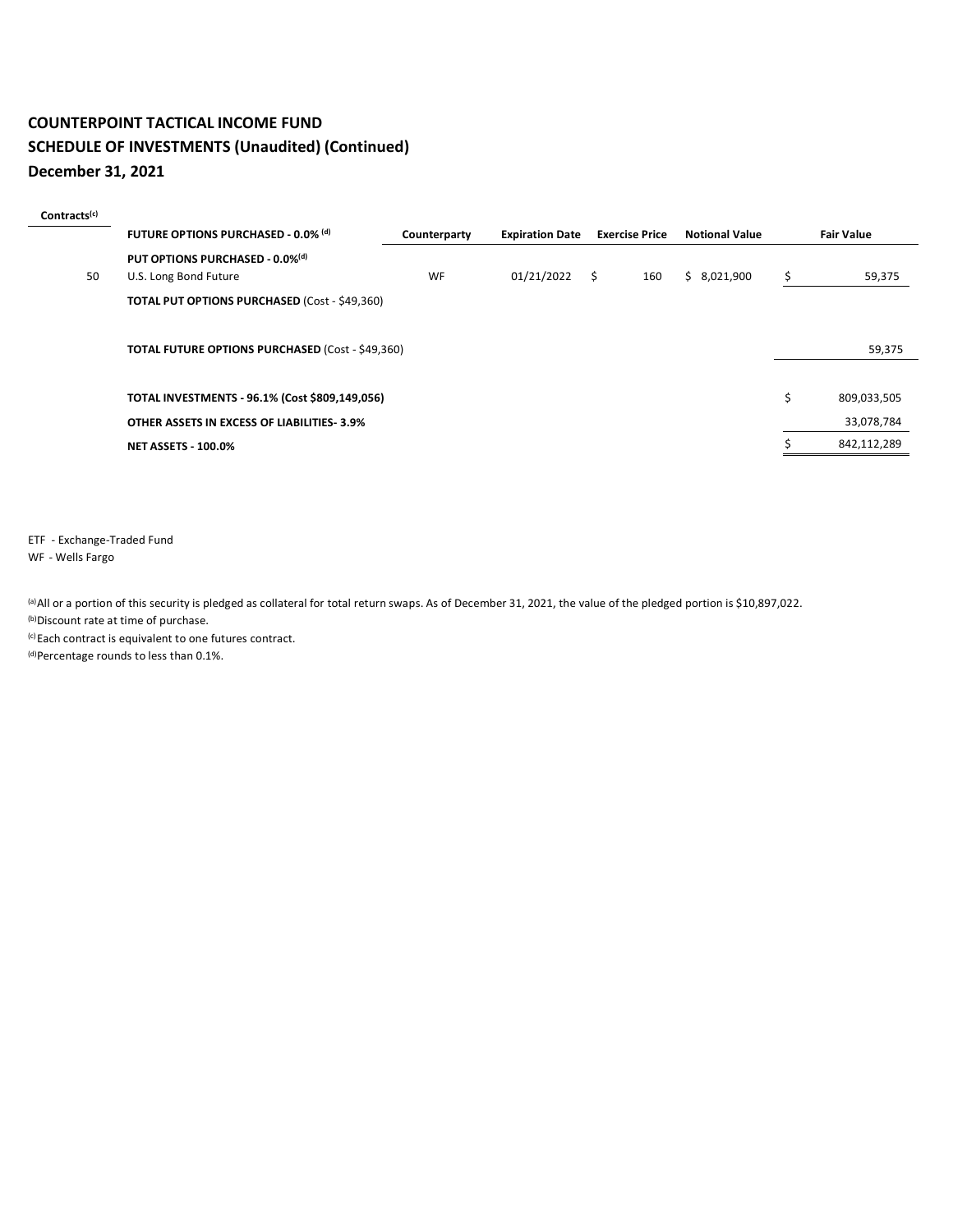**SWAPTIONS PURCHASED Exercise Number Of Expiration Notional Fair Premiums Unrealized** Description (http://www.com/science/science/science/science/science/science/science/science/science/science/science/science/science/science/science/science/science/science/science/science/science/science/science/science/sc \$ 494,368 \$ 1,785,000 \$ (1,290,632) **TOTAL RETURN SWAPS Number Of Maturity Notional Upfront Unrealized** <u>Long/Short Currency Index Spread Counterparty Contracts Date Amount Payments/Receipts Appreciation/(Depreciation)<br>[Share: Idox | Internation | Internation | United Unit (120) Section 1.00,000 1.0001 1.0001 0.0001 0.0001 </u>

\$ 336,895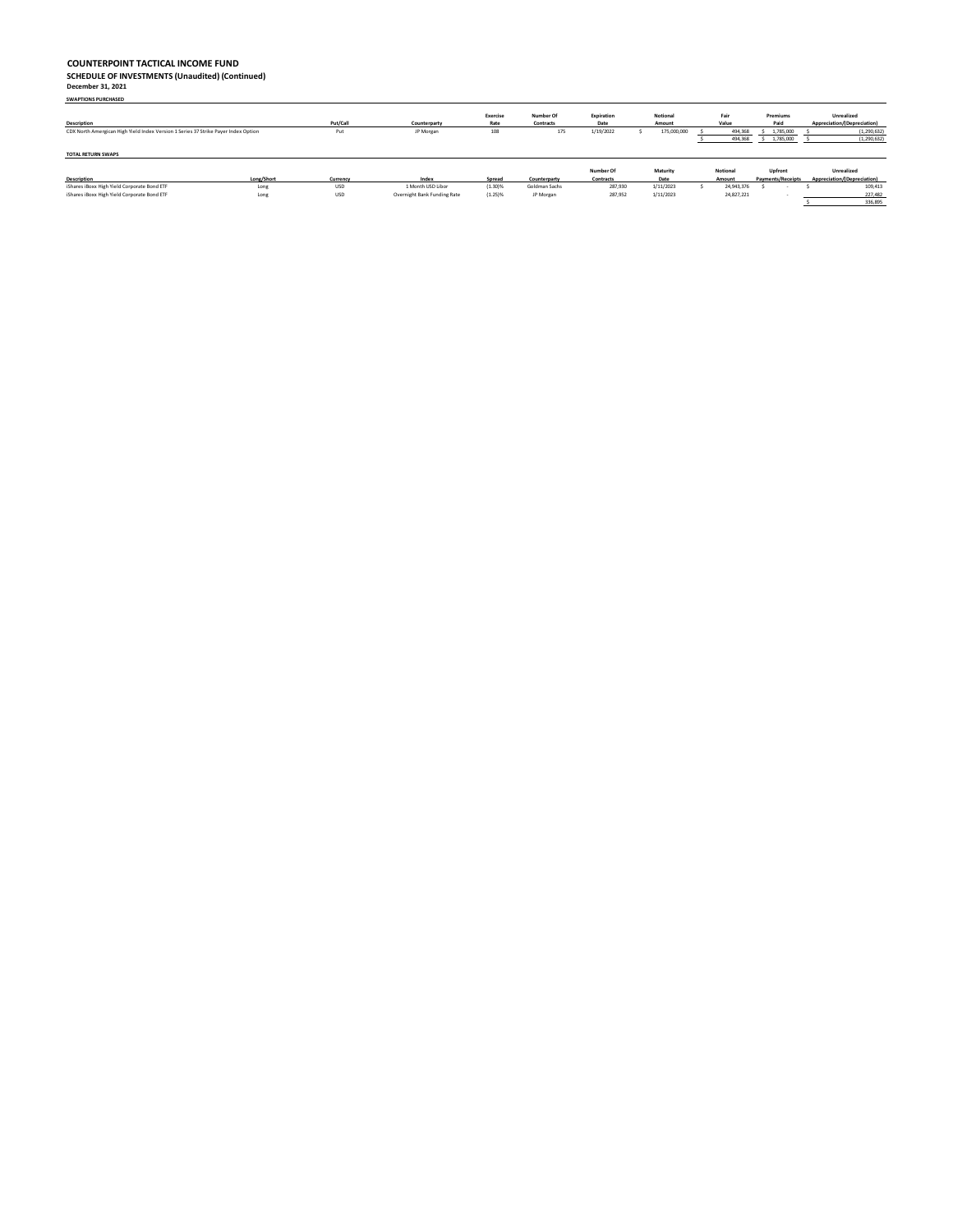| <b>Shares</b> |                                              | <b>Fair Value</b> |
|---------------|----------------------------------------------|-------------------|
|               | <b>COMMON STOCKS - 24.1%</b>                 |                   |
|               | <b>AEROSPACE &amp; DEFENSE - 0.4%</b>        |                   |
| 1,907         | Embraer S.A. - ADR(a)                        | \$<br>33,849      |
| 77            | Lockheed Martin Corporation                  | 27,367            |
|               |                                              | 61,216            |
|               | <b>APPAREL &amp; TEXTILE PRODUCTS - 0.5%</b> |                   |
| 417           | Capri Holdings Ltd.(a)                       | 27,068            |
| 1,021         | Levi Strauss & Company                       | 25,556            |
| 629           | Tapestry, Inc.                               | 25,537            |
|               |                                              | 78,161            |
|               | <b>ASSET MANAGEMENT - 0.3%</b>               |                   |
| 1,585         | Blucora, Inc.(a)                             | 27,452            |
| 693           | ODP Corporation <sup>(a)</sup>               | 27,221            |
|               |                                              | 54,673            |
|               | <b>AUTOMOTIVE - 0.2%</b>                     |                   |
| 821           | Tata Motors Ltd. - ADR(a)                    | 26,346            |
|               | <b>CABLE &amp; SATELLITE - 0.1%</b>          |                   |
| 1,522         | Altice USA, Inc. (a)                         | 24,626            |
|               | CHEMICALS - 0.7%                             |                   |
| 1,204         | Braskem S.A. - ADR                           | 25,392            |
| 2,665         | Ecovyst, Inc.                                | 27,289            |
| 4,667         | Rayonier Advanced Materials, Inc.(a)         | 26,649            |
| 10,309        | Venator Materials PLC(a)                     | 26,185            |
|               |                                              | 105,515           |
|               | <b>COMMERCIAL SUPPORT SERVICES - 0.3%</b>    |                   |
| 3,270         | Information Services Group, Inc.             | 24,917            |
| 7,111         | Quad/Graphics, Inc.(a)                       | 28,444            |
|               |                                              | 53,361            |
|               | <b>CONSUMER SERVICES - 0.4%</b>              |                   |
| 2,539         | Laureate Education, Inc.                     | 31,077            |
| 10,027        | Regis Corporation <sup>(a)</sup>             | 17,447            |
| 781           | Stride, Inc.(a)                              | 26,031            |
|               |                                              | 74,555            |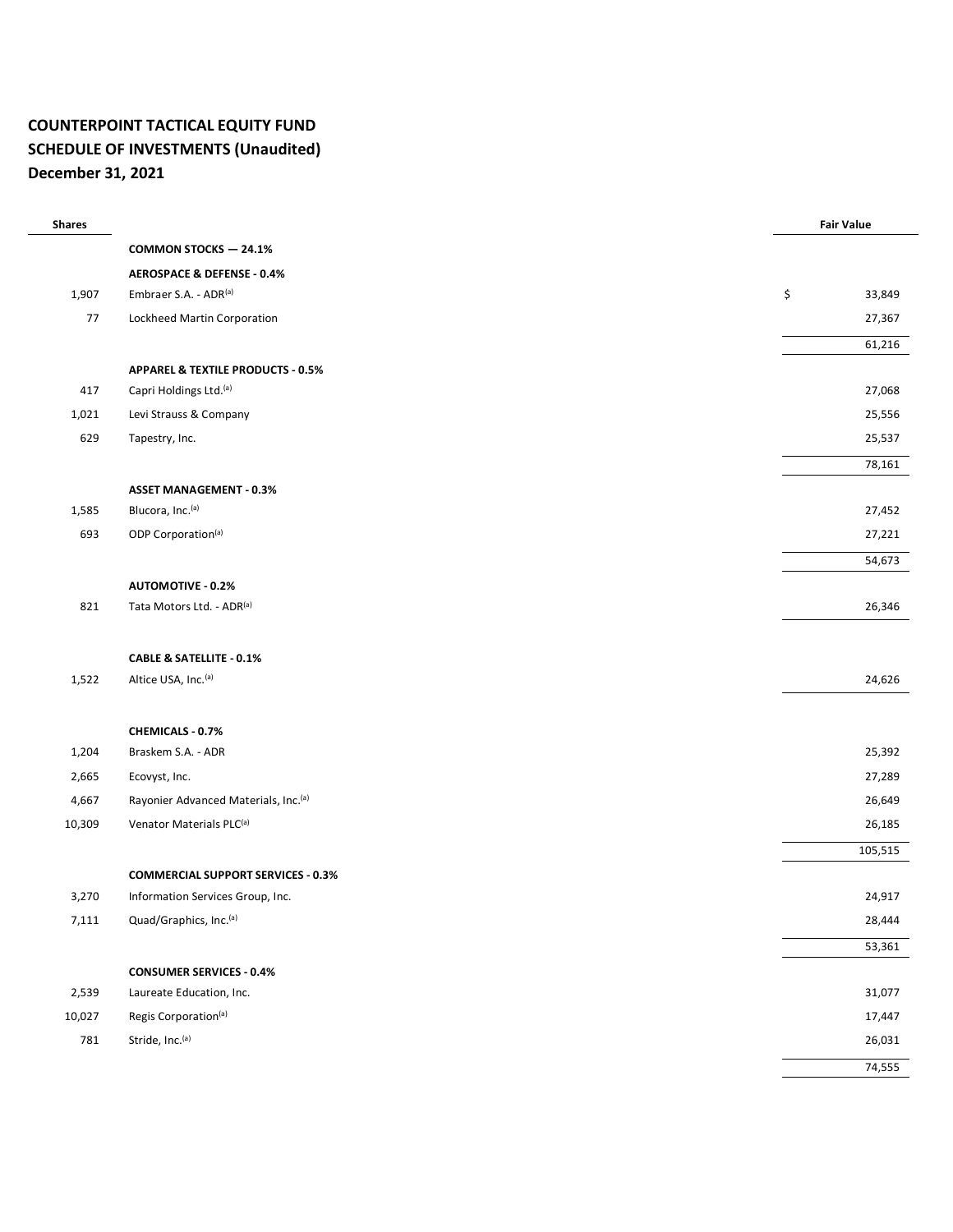| <b>Shares</b> |                                              | <b>Fair Value</b> |  |  |  |
|---------------|----------------------------------------------|-------------------|--|--|--|
|               | COMMON STOCKS - 24.1% (Continued)            |                   |  |  |  |
|               | <b>CONTAINERS &amp; PACKAGING - 0.2%</b>     |                   |  |  |  |
| 369           | Berry Global Group, Inc. <sup>(a)</sup>      | \$<br>27,225      |  |  |  |
|               | <b>E-COMMERCE DISCRETIONARY - 0.1%</b>       |                   |  |  |  |
| 961           | 1-800-Flowers.com, Inc.(a)                   | 22,459            |  |  |  |
|               | <b>ELECTRIC UTILITIES - 0.5%</b>             |                   |  |  |  |
| 4,848         | Cia Paranaense de Energia - ADR              | 27,294            |  |  |  |
| 704           | NRG Energy, Inc.                             | 30,328            |  |  |  |
| 1,241         | Vistra Corporation                           | 28,258            |  |  |  |
|               |                                              | 85,880            |  |  |  |
|               | <b>ELECTRICAL EQUIPMENT - 0.2%</b>           |                   |  |  |  |
| 1,257         | Kimball Electronics, Inc.(a)                 | 27,352            |  |  |  |
|               | <b>ENGINEERING &amp; CONSTRUCTION - 0.5%</b> |                   |  |  |  |
| 371           | AECOM                                        | 28,696            |  |  |  |
| 276           | Dycom Industries, Inc.(a)                    | 25,878            |  |  |  |
| 2,593         | Star Group, L.P.                             | 27,927            |  |  |  |
|               |                                              | 82,501            |  |  |  |
|               | <b>ENTERTAINMENT CONTENT - 0.6%</b>          |                   |  |  |  |
| 666           | AMC Networks, Inc., Class A(a)               | 22,937            |  |  |  |
| 11,460        | DouYu International Holdings Ltd. - ADR(a)   | 30,255            |  |  |  |
| 206           | Electronic Arts, Inc.                        | 27,171            |  |  |  |
| 3,998         | HUYA, Inc. - ADR(a)                          | 27,746            |  |  |  |
|               |                                              | 108,109           |  |  |  |
|               | FOOD - 0.2%                                  |                   |  |  |  |
| 3,274         | Adecoagro S.A.(a)                            | 25,144            |  |  |  |
|               | FORESTRY, PAPER & WOOD PRODUCTS - 0.1%       |                   |  |  |  |
| 831           | Sylvamo Corporation <sup>(a)</sup>           | 23,177            |  |  |  |
|               | <b>HOME &amp; OFFICE PRODUCTS - 0.3%</b>     |                   |  |  |  |
| 3,081         | <b>ACCO Brands Corporation</b>               | 25,449            |  |  |  |
| 1,700         | Tupperware Brands Corporation <sup>(a)</sup> | 25,993            |  |  |  |
|               |                                              | 51,442            |  |  |  |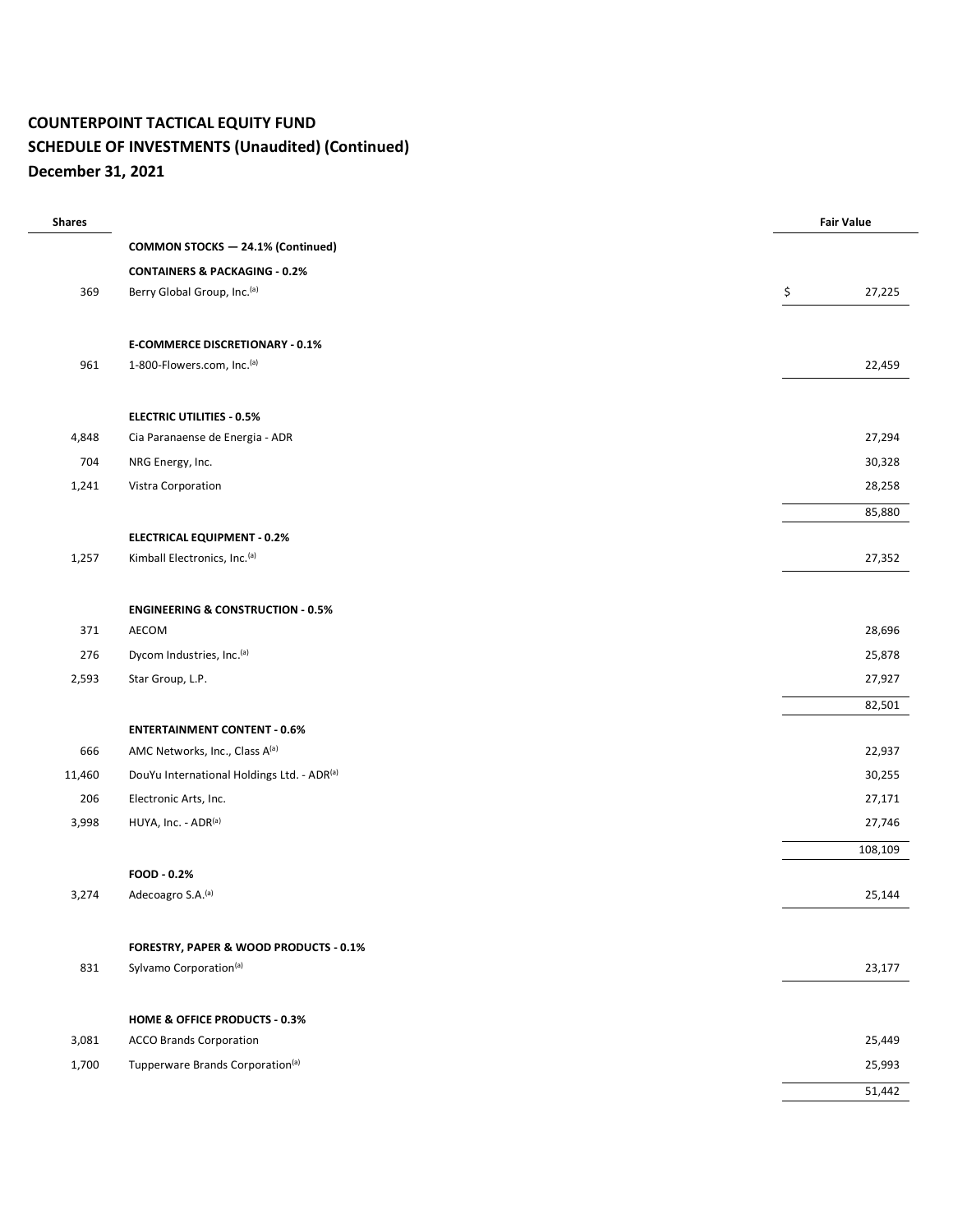| <b>Shares</b> |                                                | <b>Fair Value</b> |
|---------------|------------------------------------------------|-------------------|
|               | COMMON STOCKS - 24.1% (Continued)              |                   |
|               | <b>INSTITUTIONAL FINANCIAL SERVICES - 0.6%</b> |                   |
| 243           | Houlihan Lokey, Inc.                           | \$<br>25,155      |
| 418           | Moelis & Company                               | 26,129            |
| 342           | PJT Partners, Inc.                             | 25,339            |
| 923           | Virtu Financial, Inc.                          | 26,610            |
|               |                                                | 103,233           |
|               | <b>INSURANCE - 0.3%</b>                        |                   |
| 6,616         | Genworth Financial, Inc. <sup>(a)</sup>        | 26,795            |
| 256           | Reinsurance Group of America, Inc.             | 28,029            |
|               |                                                | 54,824            |
|               | <b>INTERNET MEDIA &amp; SERVICES - 0.2%</b>    |                   |
| 2,830         | Hello Group, Inc. - ADR                        | 25,413            |
|               |                                                |                   |
|               | LEISURE FACILITIES & SERVICES - 1.0%           |                   |
| 1,988         | Accel Entertainment, Inc. <sup>(a)</sup>       | 25,884            |
| 9,103         | Carrols Restaurant Group, Inc.                 | 26,945            |
| 3,436         | Del Taco Restaurants, Inc.                     | 42,777            |
| 1,321         | Everi Holdings, Inc. (a)                       | 28,203            |
| 2,529         | Noodles & Company <sup>(a)</sup>               | 22,938            |
| 1,581         | Red Robin Gourmet Burgers, Inc.(a)             | 26,134            |
|               |                                                | 172,881           |
|               | <b>LEISURE PRODUCTS - 0.5%</b>                 |                   |
| 3,651         | Nautilus, Inc. (a)                             | 22,381            |
| 1,575         | Smith & Wesson Brands, Inc.                    | 28,035            |
| 666           | Vista Outdoor, Inc.(a)                         | 30,682            |
|               |                                                | 81,098            |
|               | MACHINERY - 0.2%                               |                   |
| 2,196         | GrafTech International Ltd.                    | 25,979            |
|               |                                                |                   |
|               | METALS & MINING - 0.8%                         |                   |
| 4,004         | Advanced Emissions Solutions, Inc.(a)          | 26,506            |
| 1,171         | Cameco Corporation                             | 25,540            |
| 2,874         | Eldorado Gold Corporation <sup>(a)</sup>       | 26,872            |
| 3,625         | Nexa Resources S.A.                            | 28,492            |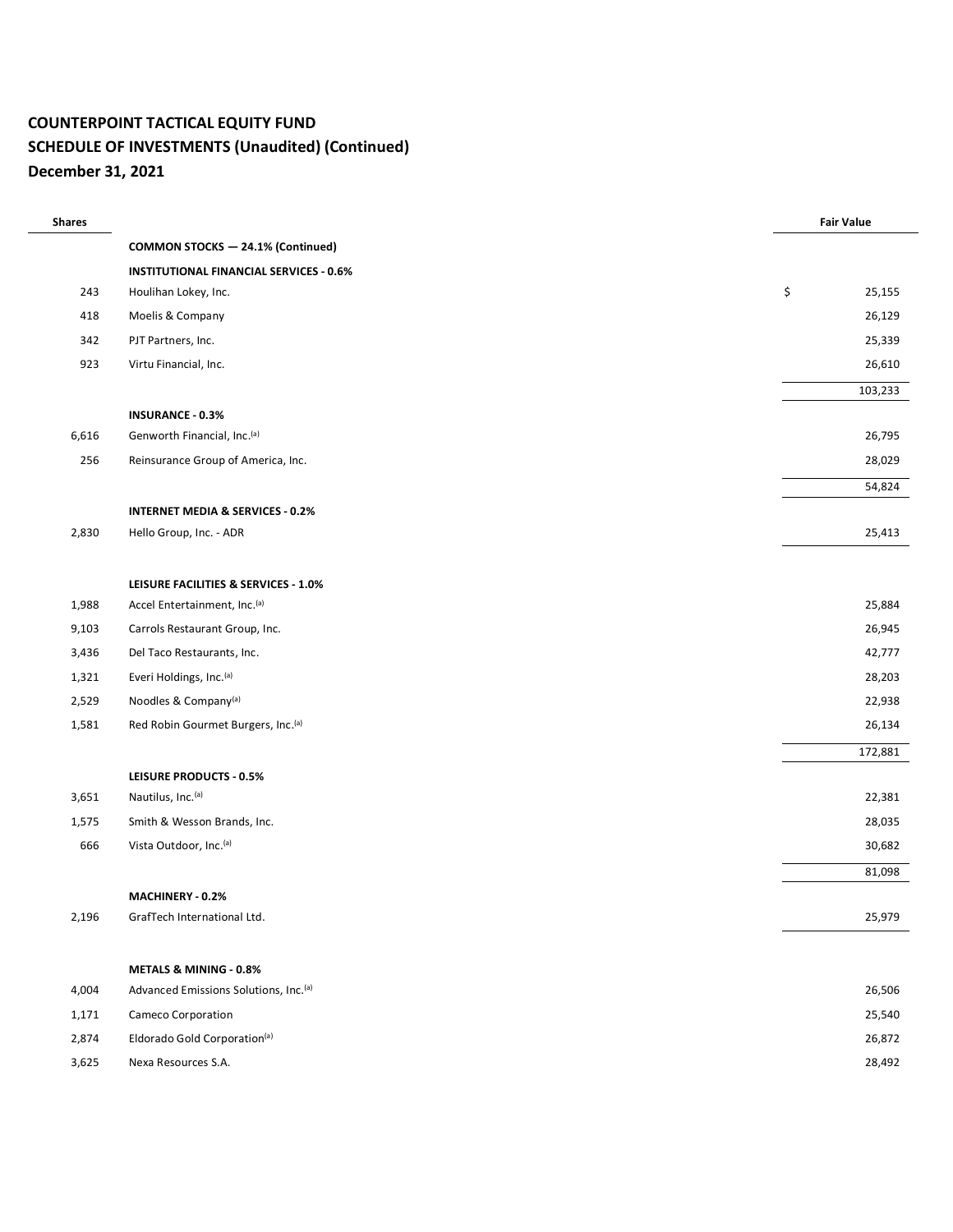| <b>Shares</b> |                                                                                    | <b>Fair Value</b> |
|---------------|------------------------------------------------------------------------------------|-------------------|
|               | COMMON STOCKS - 24.1% (Continued)                                                  |                   |
|               | METALS & MINING - 0.8% (Continued)                                                 |                   |
| 1,373         | Vedanta Ltd. - ADR                                                                 | \$<br>25,154      |
|               |                                                                                    | 132,564           |
|               | OIL & GAS PRODUCERS - 0.5%                                                         |                   |
| 8,111         | Amplify Energy Corporation <sup>(a)</sup>                                          | 25,225            |
| 3,377         | Comstock Resources, Inc.(a)                                                        | 27,320            |
| 9,911         | Ultrapar Participacoes S.A. - ADR                                                  | 26,165            |
|               |                                                                                    | 78,710            |
|               | OIL & GAS SERVICES & EQUIPMENT - 0.2%                                              |                   |
| 944           | Weatherford International PLC <sup>(a)</sup>                                       | 26,168            |
|               |                                                                                    |                   |
|               | PUBLISHING & BROADCASTING - 0.8%                                                   |                   |
| 3,590         | <b>Entravision Communications Corporation</b>                                      | 24,340            |
| 5,201         | Gannett Company, Inc. <sup>(a)</sup>                                               | 27,721            |
| 1,341         | iHeartMedia, Inc. <sup>(a)</sup>                                                   | 28,216            |
| 532           | Liberty Media Corp-Liberty SiriusXM(a)                                             | 27,052            |
| 521           | World Wrestling Entertainment, Inc.                                                | 25,706            |
|               |                                                                                    | 133,035           |
|               | <b>REAL ESTATE SERVICES - 0.2%</b>                                                 |                   |
| 1,653         | Realogy Holdings Corporation <sup>(a)</sup>                                        | 27,787            |
|               |                                                                                    |                   |
|               | <b>RENEWABLE ENERGY - 0.1%</b>                                                     |                   |
| 588           | JinkoSolar Holding Company Ltd. - ADR(a)                                           | 27,025            |
|               |                                                                                    |                   |
|               | <b>RETAIL - CONSUMER STAPLES - 0.7%</b>                                            |                   |
| 722           | Albertsons Companies, Inc.                                                         | 21,797            |
| 393           | BJ's Wholesale Club Holdings, Inc. <sup>(a)</sup>                                  | 26,319            |
| 6,458         | Cia Brasileira de Distribuicao - ADR                                               | 25,767            |
| 589           | <b>Kroger Company</b>                                                              | 26,659            |
| 2,157         | Rite Aid Corporation <sup>(a)</sup>                                                | 31,687            |
|               |                                                                                    | 132,229           |
|               |                                                                                    |                   |
| 732           | <b>RETAIL - DISCRETIONARY - 2.4%</b><br>Abercrombie & Fitch Company <sup>(a)</sup> | 25,496            |
| 1,437         | Bed Bath & Beyond, Inc.(a)                                                         | 20,951            |
| 243           | Best Buy Company, Inc.                                                             | 24,689            |
|               |                                                                                    |                   |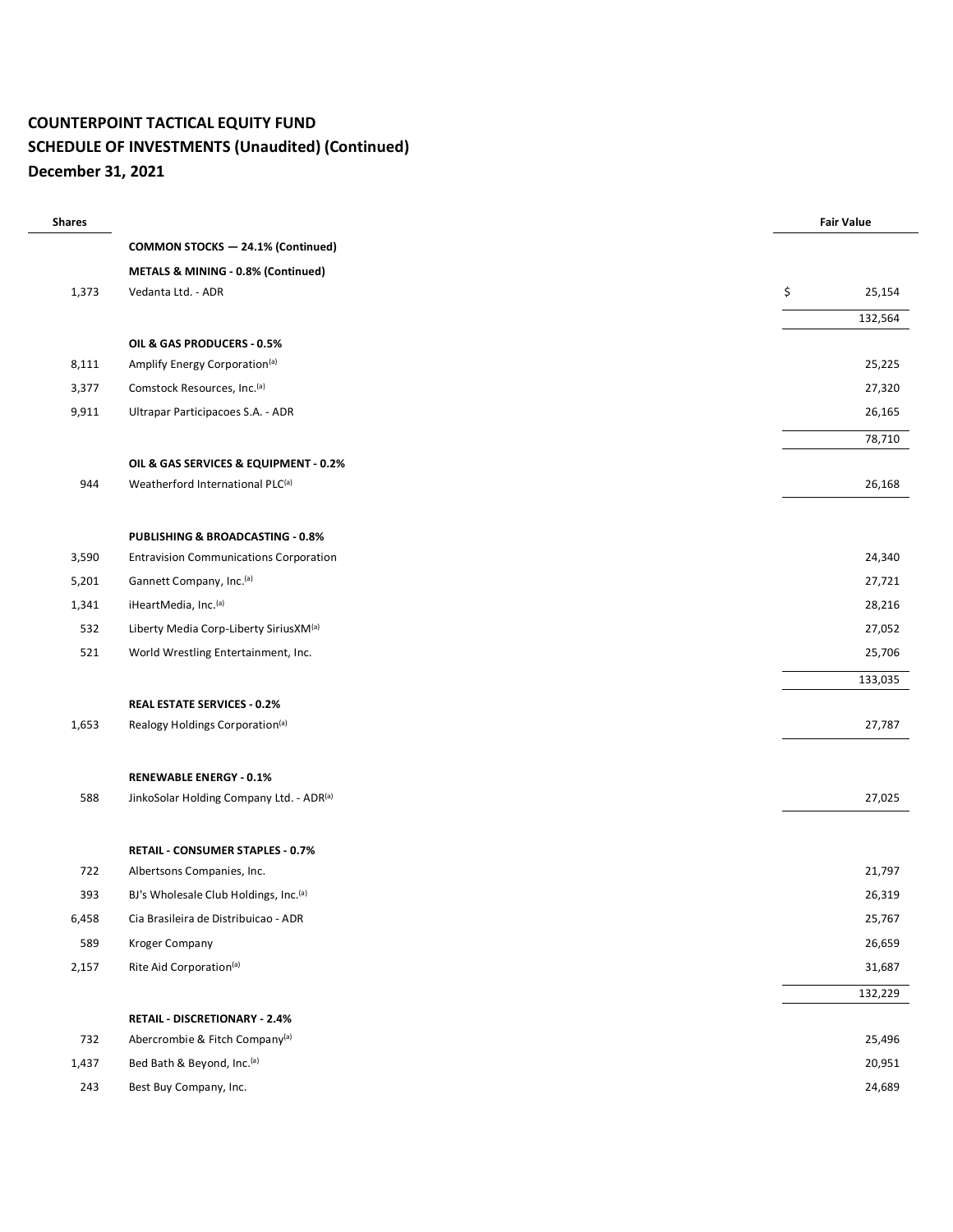$\overline{\phantom{a}}$ 

| <b>Shares</b> |                                                    | <b>Fair Value</b> |
|---------------|----------------------------------------------------|-------------------|
|               | COMMON STOCKS - 24.1% (Continued)                  |                   |
|               | RETAIL - DISCRETIONARY - 2.4% (Continued)          |                   |
| 1,230         | <b>Big 5 Sporting Goods Corporation</b>            | \$<br>23,382      |
| 1,180         | Conn's, Inc.(a)                                    | 27,754            |
| 1,701         | Duluth Holdings, Inc.(a)                           | 25,821            |
| 1,548         | Gap, Inc.                                          | 27,322            |
| 374           | Hibbett, Inc.                                      | 26,902            |
| 1,854         | Kirkland's, Inc.(a)                                | 27,680            |
| 532           | Kohl's Corporation                                 | 26,275            |
| 972           | Macy's, Inc.                                       | 25,447            |
| 1,278         | Nordstrom, Inc.(a)                                 | 28,907            |
| 4,908         | Party City Holdco, Inc.(a)                         | 27,338            |
| 3,223         | Qurate Retail, Inc.                                | 24,495            |
| 544           | Sonic Automotive, Inc.                             | 26,901            |
| $\mathbf{1}$  | Victoria's Secret & Company <sup>(a)</sup>         | 56                |
|               |                                                    | 389,416           |
|               | SEMICONDUCTORS - 0.3%                              |                   |
| 327           | Cirrus Logic, Inc.(a)                              | 30,090            |
| 482           | Ultra Clean Holdings, Inc. <sup>(a)</sup>          | 27,648            |
|               |                                                    | 57,738            |
|               | SOFTWARE - 2.0%                                    |                   |
| 74            | Atlassian Corp PLC <sup>(a)</sup>                  | 28,215            |
| 1,381         | Avaya Holdings Corporation <sup>(a)</sup>          | 27,344            |
| 2,526         | Benefitfocus, Inc.(a)                              | 26,927            |
| 346           | Black Knight, Inc. <sup>(a)</sup>                  | 28,680            |
| 575           | Donnelley Financial Solutions, Inc. <sup>(a)</sup> | 27,106            |
| 1,078         | Dropbox, Inc. <sup>(a)</sup>                       | 26,454            |
| 848           | Ebix, Inc.                                         | 25,779            |
| 344           | SS&C Technologies Holdings, Inc.                   | 28,201            |
| 563           | Tenable Holdings, Inc.(a)                          | 31,004            |
| 622           | Teradata Corporation <sup>(a)</sup>                | 26,416            |
| 1,303         | Upland Software, Inc. <sup>(a)</sup>               | 23,376            |
| 216           | VMware, Inc.                                       | 25,030            |
|               |                                                    | 324,532           |
|               | <b>SPECIALTY FINANCE - 1.0%</b>                    |                   |

1,608 Curo Group Holdings Corporation 25,744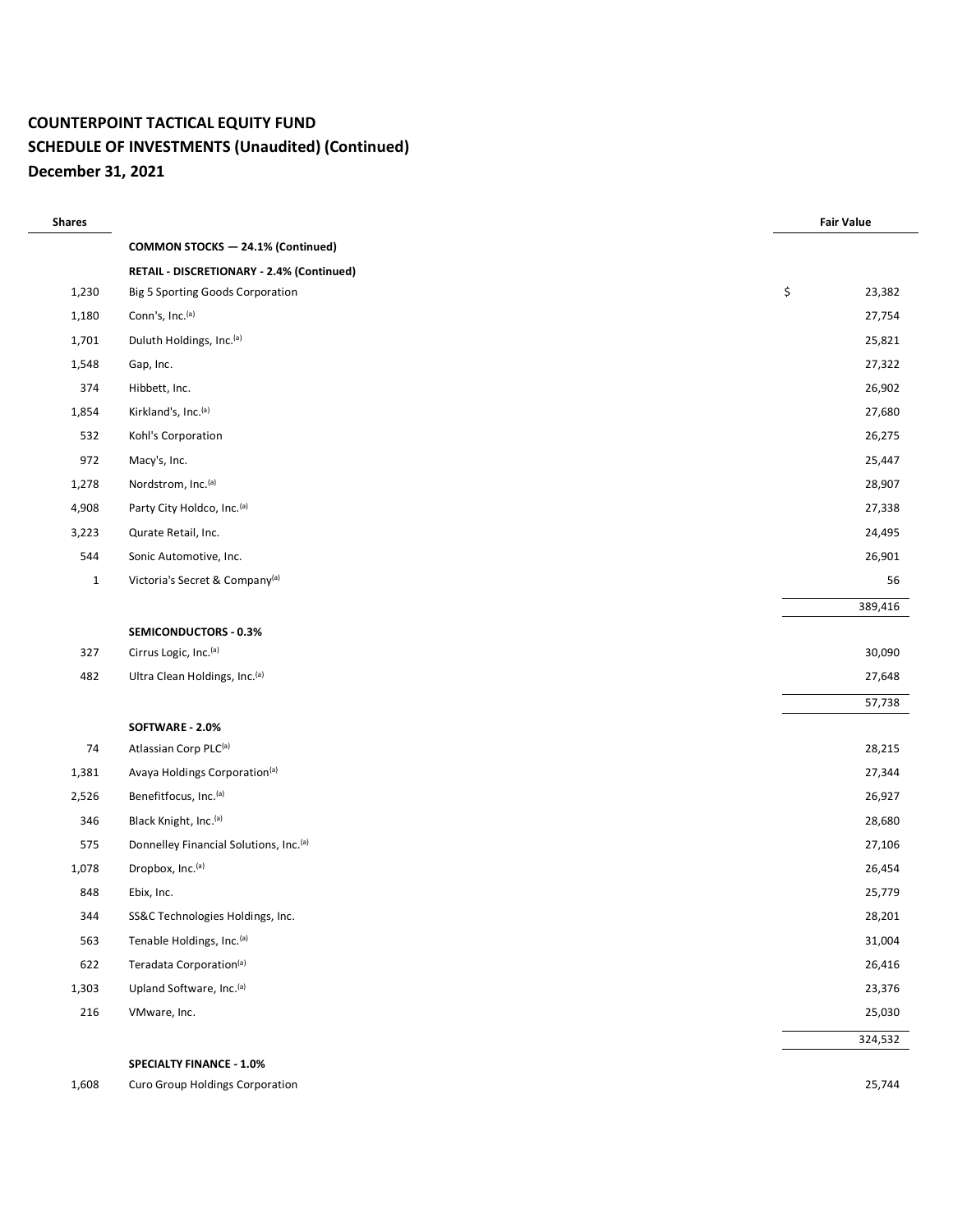| <b>Shares</b> |                                             | <b>Fair Value</b> |
|---------------|---------------------------------------------|-------------------|
|               | COMMON STOCKS - 24.1% (Continued)           |                   |
|               | <b>SPECIALTY FINANCE - 1.0% (Continued)</b> |                   |
| 3,623         | EZCORP, Inc.(a)                             | \$<br>26,702      |
| 407           | FirstCash Holdings, Inc.                    | 30,449            |
| 1,676         | International Money Express, Inc.(a)        | 26,749            |
| 377           | PennyMac Financial Services, Inc.           | 26,307            |
| 1,426         | <b>SLM Corporation</b>                      | 28,049            |
|               |                                             | 164,000           |
|               | <b>SPECIALTY REITS - 0.1%</b>               |                   |
| 2,504         | CoreCivic, Inc.(a)                          | 24,965            |
|               |                                             |                   |
|               | <b>STEEL - 0.2%</b>                         |                   |
| 8,761         | Mechel PJSC - ADR(a)                        | 27,861            |
| 635           | Ternium S.A. - ADR                          | 27,635            |
|               |                                             | 55,496            |
|               | <b>TECHNOLOGY HARDWARE - 2.5%</b>           |                   |
| 4,771         | Applied Optoelectronics, Inc.(a)            | 24,523            |
| 5,053         | Casa Systems, Inc.(a)                       | 28,651            |
| 2,554         | CommScope Holding Company, Inc.(a)          | 28,196            |
| 3,181         | Diebold Nixdorf, Inc.(a)                    | 28,788            |
| 1,944         | Extreme Networks, Inc.(a)                   | 30,521            |
| 1,538         | Flex Ltd.(a)                                | 28,192            |
| 686           | HP, Inc.                                    | 25,842            |
| 435           | Jabil, Inc.                                 | 30,601            |
| 297           | Lumentum Holdings, Inc.(a)                  | 31,413            |
| 3,883         | Pitney Bowes, Inc.                          | 25,744            |
| 3,886         | PlayAGS, Inc.(a)                            | 26,386            |
| 681           | Sanmina Corporation <sup>(a)</sup>          | 28,234            |
| 1,832         | TTM Technologies, Inc.(a)                   | 27,297            |
| 1,669         | Viavi Solutions, Inc.(a)                    | 29,408            |
|               |                                             | 393,796           |
|               | <b>TECHNOLOGY SERVICES - 1.1%</b>           |                   |
| 365           | Amdocs Ltd.                                 | 27,317            |
| 298           | Booz Allen Hamilton Holding Corporation     | 25,267            |
| 97            | CACI International, Inc.(a)                 | 26,113            |
| 4,936         | Conduent, Inc.(a)                           | 26,358            |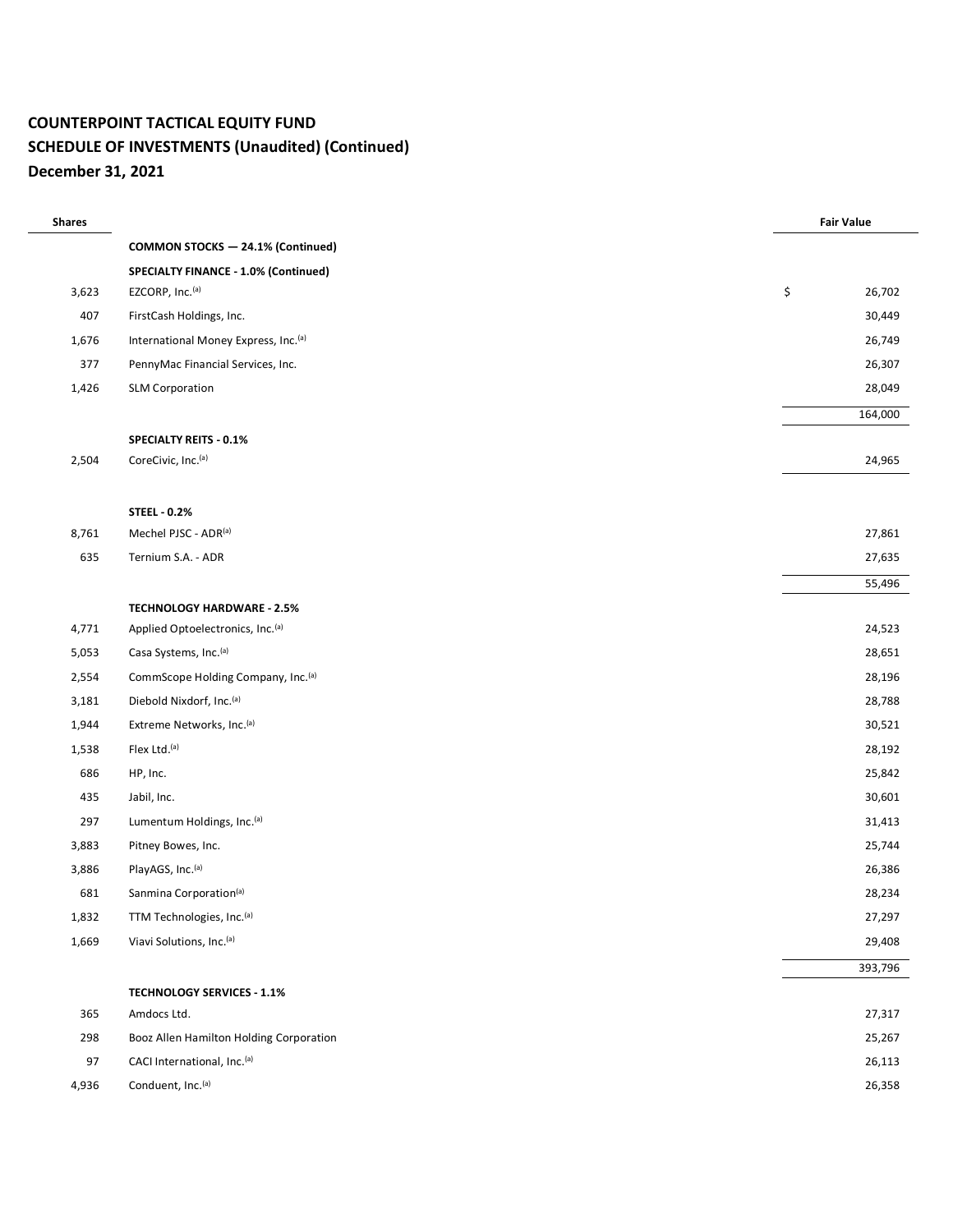| <b>Shares</b> |                                                     | <b>Fair Value</b> |  |
|---------------|-----------------------------------------------------|-------------------|--|
|               | COMMON STOCKS - 24.1% (Continued)                   |                   |  |
|               | TECHNOLOGY SERVICES - 1.1% (Continued)              |                   |  |
| 290           | Leidos Holdings, Inc.                               | \$<br>25,781      |  |
| 3,949         | MoneyGram International, Inc.(a)                    | 31,158            |  |
| 301           | Science Applications International Corporation      | 25,161            |  |
|               |                                                     | 187,155           |  |
|               | <b>TELECOMMUNICATIONS - 0.2%</b>                    |                   |  |
| 3,149         | Mobile TeleSystems Public Joint Stock Company - ADR | 25,035            |  |
| 569           | SK Telecom Company Ltd. - ADR                       | 15,175            |  |
|               |                                                     | 40,210            |  |
|               | <b>TRANSPORTATION &amp; LOGISTICS - 2.3%</b>        |                   |  |
| 364           | Copa Holdings S.A.(a)                               | 30,088            |  |
| 2,170         | Costamare, Inc.                                     | 27,451            |  |
| 4,917         | DHT Holdings, Inc.                                  | 25,519            |  |
| 6,764         | Diana Shipping, Inc.                                | 26,312            |  |
| 3,877         | Frontline Ltd. <sup>(a)</sup>                       | 27,410            |  |
| 5,415         | GasLog Partners, L.P.                               | 23,068            |  |
| 1,938         | KNOT Offshore Partners, L.P.                        | 25,892            |  |
| 6,863         | Pangaea Logistics Solutions Ltd.                    | 25,942            |  |
| 2,190         | Scorpio Tankers, Inc.                               | 28,054            |  |
| 3,038         | SFL Corp Ltd.                                       | 24,760            |  |
| 658           | SkyWest, Inc.(a)                                    | 25,859            |  |
| 1,195         | Spirit Airlines, Inc.(a)                            | 26,111            |  |
| 3,595         | Tsakos Energy Navigation Ltd.                       | 26,028            |  |
| 3,848         | US Xpress Enterprises, Inc. <sup>(a)</sup>          | 22,588            |  |
| 1,949         | Yellow Corporation <sup>(a)</sup>                   | 24,538            |  |
|               |                                                     | 389,620           |  |
|               | <b>TRANSPORTATION EQUIPMENT - 0.1%</b>              |                   |  |
| 981           | Meritor, Inc.(a)                                    | 24,309            |  |
|               |                                                     |                   |  |
|               | <b>WHOLESALE - CONSUMER STAPLES - 0.2%</b>          |                   |  |
| 531           | United Natural Foods, Inc.(a)                       | 26,061            |  |
|               |                                                     |                   |  |
|               |                                                     |                   |  |

**TOTAL COMMON STOCKS (Cost \$3,924,759)** 4,029,986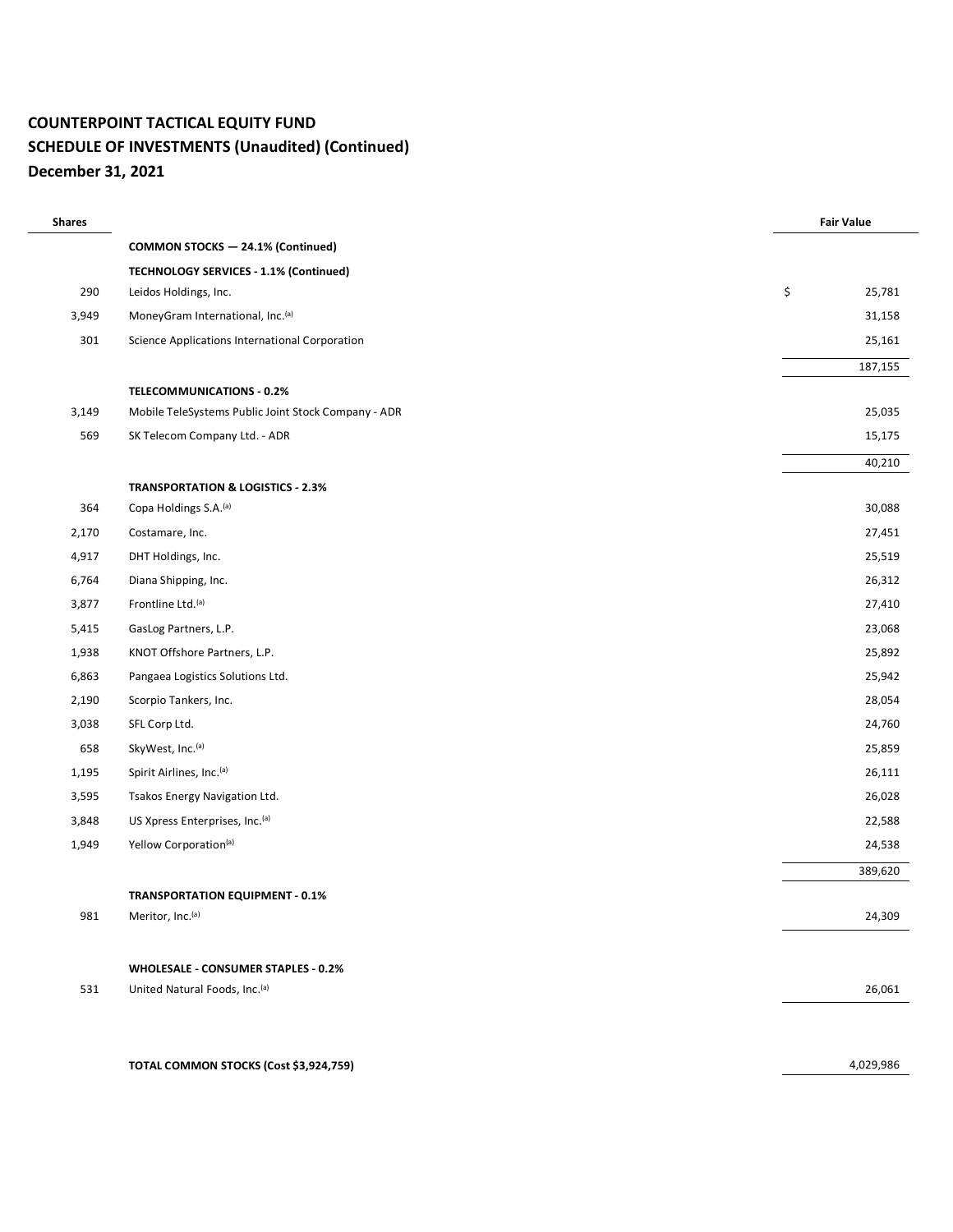| <b>Shares</b>            |                                                               |                           |                 | <b>Fair Value</b> |
|--------------------------|---------------------------------------------------------------|---------------------------|-----------------|-------------------|
|                          | <b>EXCHANGE-TRADED FUNDS - 6.4%</b>                           |                           |                 |                   |
|                          | <b>EQUITY - 6.4%</b>                                          |                           |                 |                   |
| 2,270                    | SPDR S&P 500 ETF Trust                                        |                           |                 | \$<br>1,078,159   |
|                          | TOTAL EXCHANGE-TRADED FUNDS (Cost \$921,897)                  |                           |                 | 1,078,159         |
| Principal<br>Amount (\$) |                                                               | <b>Coupon Rate</b><br>(%) | <b>Maturity</b> |                   |
|                          | U.S. GOVERNMENT & AGENCIES - 21.2%                            |                           |                 |                   |
|                          | U.S. TREASURY BILLS - 19.1%                                   |                           |                 |                   |
| 1,000,000                | United States Treasury Bill(b)                                | 0.0500(c)                 | 02/03/22        | 999,978           |
| 1,200,000                | United States Treasury Bill(b)                                | $0.0450^{(c)}$            | 02/10/22        | 1,199,966         |
| 1,000,000                | United States Treasury Bill(b)                                | $0.0500^{(c)}$            | 03/03/22        | 999,930           |
|                          |                                                               |                           |                 | 3,199,874         |
|                          | U.S. TREASURY INFLATION PROTECTED - 2.1%                      |                           |                 |                   |
| 300,000                  | United States Treasury Inflation Indexed Bonds <sup>(b)</sup> | 0.1250                    | 10/15/24        | 345,564           |
|                          |                                                               |                           |                 |                   |
|                          | TOTAL U.S. GOVERNMENT & AGENCIES (Cost \$3,528,105)           |                           |                 | 3,545,438         |
|                          |                                                               |                           |                 |                   |
|                          | TOTAL INVESTMENTS - 51.7% (Cost \$8,374,761)                  |                           |                 | \$<br>8,653,583   |
|                          | OTHER ASSETS IN EXCESS OF LIABILITIES-48.3%                   |                           |                 | 8,093,590         |
|                          | <b>NET ASSETS - 100.0%</b>                                    |                           |                 | \$<br>16,747,173  |

#### **OPEN FUTURES CONTRACTS**

| Number of        |                                               |                                                                      |
|------------------|-----------------------------------------------|----------------------------------------------------------------------|
| <b>Contracts</b> | <b>Open Long Futures Contracts</b>            | Notional Amount <sup>(c)</sup> Unrealized Appreciation<br>Expiration |
|                  | CME E-Mini Standard & Poor's 500 Index Future | 03/18/2022 \$ 2,855,100<br>86,735                                    |
|                  | <b>TOTAL FUTURES CONTRACTS</b>                |                                                                      |

ADR - American Depositary Receipt

ETF - Exchange-Traded Fund

L.P. - Limited Partnership

Ltd. - Limited Company

PJSC - Public Joint-Stock Company

PLC - Public Limited Company

REIT - Real Estate Investment Trust

S.A. - Société Anonyme

SPDR - Standard & Poor's Depositary Receipt

(a) Non-income producing security.

(b) All or a portion of this security is pledged as collateral for total return swaps. As of December 31, 2021, the value of the pledged portion is \$3,545,438.

(c) Discount rate at time of purchase.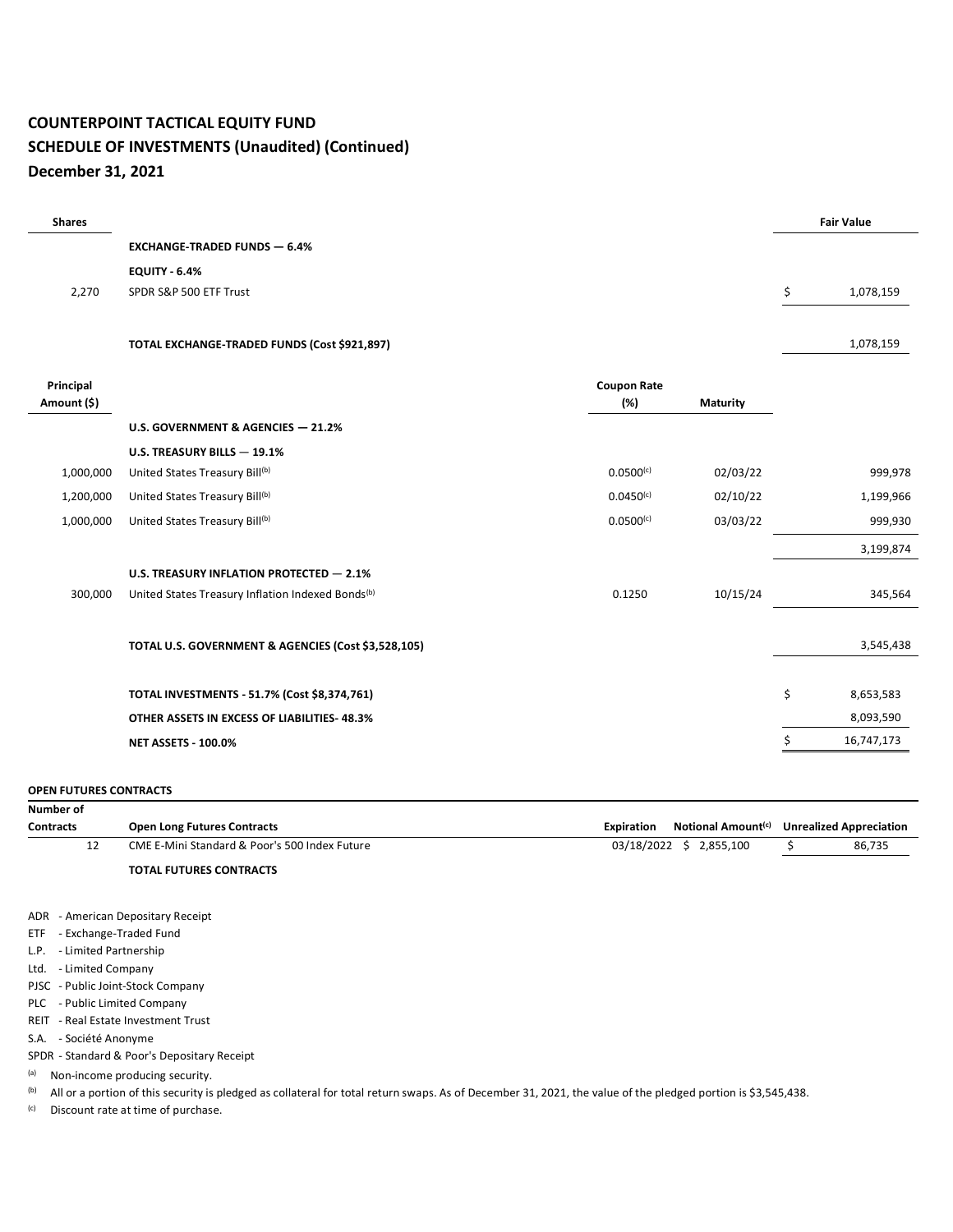| <b>OUTPERFORMANCE OPTION</b>                         |            |            |                             |              |                |                    |                    |    |               |                          |                                           |
|------------------------------------------------------|------------|------------|-----------------------------|--------------|----------------|--------------------|--------------------|----|---------------|--------------------------|-------------------------------------------|
| <b>Description</b>                                   |            | Call/Put   | Currency                    | Counterparty | Strike<br>Rate | Expiration<br>Date | Notional<br>Amount |    | Fair<br>Value | Premiums<br>Paid         | Unrealized<br>Appreciation/(Depreciation) |
| Call                                                 |            |            |                             |              |                |                    |                    |    |               |                          |                                           |
| JPCPOPL2/JPCPOPS2 Index Outperformance Option ***    |            | Call       | <b>USD</b>                  | JP Morgan    | 2.00%          | 3/31/2022          | 8,000,000          | s. | 1,067,920     | \$ 768,000               | 299,920                                   |
| <b>TOTAL RETURN SWAPS</b>                            |            |            |                             |              |                |                    |                    |    |               |                          |                                           |
|                                                      |            |            |                             |              |                | Number Of          | Maturity           |    | Notional      | Upfront                  | <b>Unrealized</b>                         |
| Description                                          | Long/Short | Currency   | Index                       | Spread       | Counterparty   | Contracts          | Date               |    | Amount        | <b>Payments/Receipts</b> | Appreciation/(Depreciation)               |
| JP Morgan International Long Index Basket 1 ***      | Long       | <b>USD</b> | Overnight Bank Funding Rate | 0.35%        | JP Morgan      | 50,187             | 11/2/2022          | \$ | 5,004,768     |                          | 175,534                                   |
| JP Morgan International Long Index Basket 2 ***      | Long       | USD        | Overnight Bank Funding Rate | 0.45%        | JP Morgan      | 63,794             | 12/28/2022         |    | 6,233,211     |                          | 113,016                                   |
| Strategy Shares Newfound/ReSolve Robust Momentum ETF | Long       | USD        | Overnight Bank Funding Rate | 0.45%        | JP Morgan      | 50,000             | 1/30/2023          |    | 1,319,000     | $\overline{\phantom{a}}$ | 193,000                                   |
| SPDR S&P 500 ETF TRUST                               | Long       | USD        | Overnight Bank Funding Rate | 0.35%        | JP Morgan      | 3,550              | 6/2/2022           |    | 1,615,179     | $\overline{\phantom{a}}$ | 70,929                                    |
| SPDR S&P 500 ETF TRUST                               | Long       | USD        | Overnight Bank Funding Rate | 0.35%        | JP Morgan      | 12,366             | 6/10/2024          |    | 5,450,257     |                          | 423,098                                   |
|                                                      |            |            |                             |              |                |                    |                    |    |               |                          | 975,577                                   |
| JP Morgan International Short Index Basket 1 ***     | Short      | USD        | Overnight Bank Funding Rate | $(0.75)$ %   | JP Morgan      | 55,351             | 11/2/2022          |    | 5,230,919     | ۰.                       | 379,957                                   |
| JP Morgan International Short Index Basket 2 ***     | Short      | USD        | Overnight Bank Funding Rate | (1.25)%      | JP Morgan      | 64,425             | 12/28/2022         |    | 6,254,896     | $\sim$                   | 133,877                                   |
| JP Morgan U.S. Short Index Basket 2 ***              | Short      | USD        | Overnight Bank Funding Rate | $(1.15)$ %   | JP Morgan      | 53,179             | 4/26/2024          |    | 3,820,050     |                          | 42,213                                    |
|                                                      |            |            |                             |              |                |                    |                    |    |               |                          | 556,047                                   |
|                                                      |            |            |                             |              |                |                    |                    |    |               |                          | 1,531,624                                 |

\*\*\* The underlying holdings of this security can be found at https://www.counterpointmutualfunds.com/tactical-equity-fund/